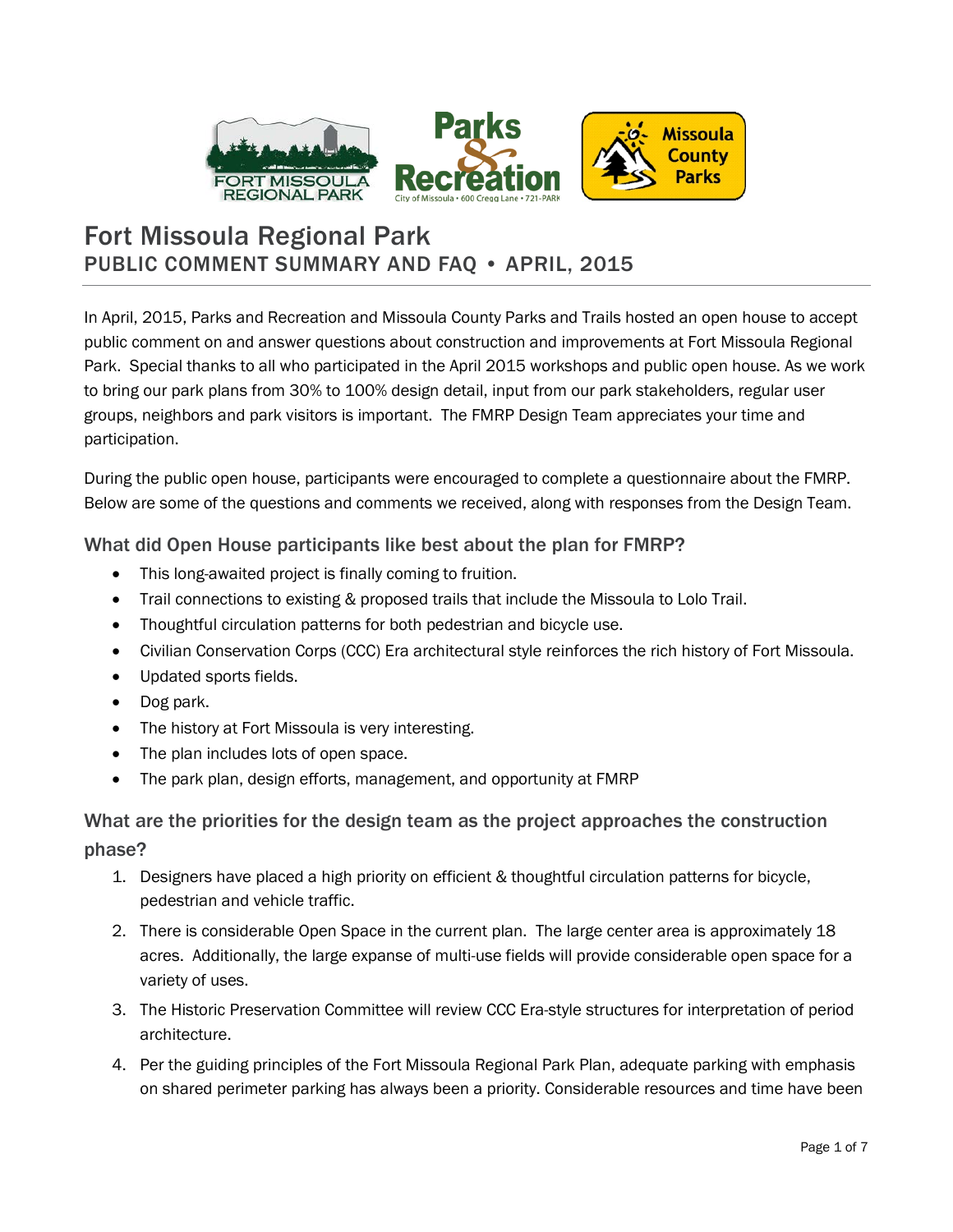spent on "right-sizing and locating" of all FMRP parking. When needed for major events, partnerships and alternative transportation such as bussing will enhance park access and limit impacts to residents, long term maintenance, and green space.

### Annexation Issues

Following public hearings, City annexation of the park *only* is now complete. FMRP will be a highlydeveloped park, built for typical urban use, to urban standards. The entire Park will be managed and maintained by the City, with the County portion under an inter-local agreement for management by the City. Annexation addresses park-wide design standards, public safety, maintenance and management of the Park.

Citizens and local governments are committed to ensuring public safety in our parks and trails. CPTED (pronounced SEP-ted), or Crime Prevention through Environmental Design, is a critical component of public safety in parks. The City has a CPTED officer who will work with park designers to ensure law enforcement considerations are integrated into the park design. City Parks and Police regularly work together on public health and safety, through these CPTED principles.

In addition, FMRP annexation allows police to enforce City park ordinances, regulations, and standards uniformly and comprehensively to the entire FMRP, regardless of the underlying ownership. This allows the entire park to operate under the same set of rules, with a consistent set of policies for enforcement across the entire park.

Annexation streamlines 911 emergency services' (Fire, Police, ambulance) response to the park which would enhance visitor safety.

## Traffic and Parking

## How will traffic concerns on South Avenue be managed?

As part of park annexation, the City has also accepted South Avenue. City Engineering is working toward a traffic analysis to determine need, which will assist in procuring funding for improvements. The City's goal is to incrementally improve South Ave to include a complete street (pedestrian, vehicle, and bike uses) and appropriate traffic calming. The 2014 County Parks and Trails Bond funds cannot be used to rebuild South Avenue.

Four access points into the park will help disperse traffic and limit park through-traffic. Access points include:

- 1. South Ave. parking area between Suzanne Court and 31st: Will provide primary access to the Softball complex, dog park, walking paths and picnic shelters.
- 2. Old Fort Road parking area: Will provide primary access to the Softball complex, tennis courts, dog park, bocce, croquet and pickleball courts, picnic shelters and walking path.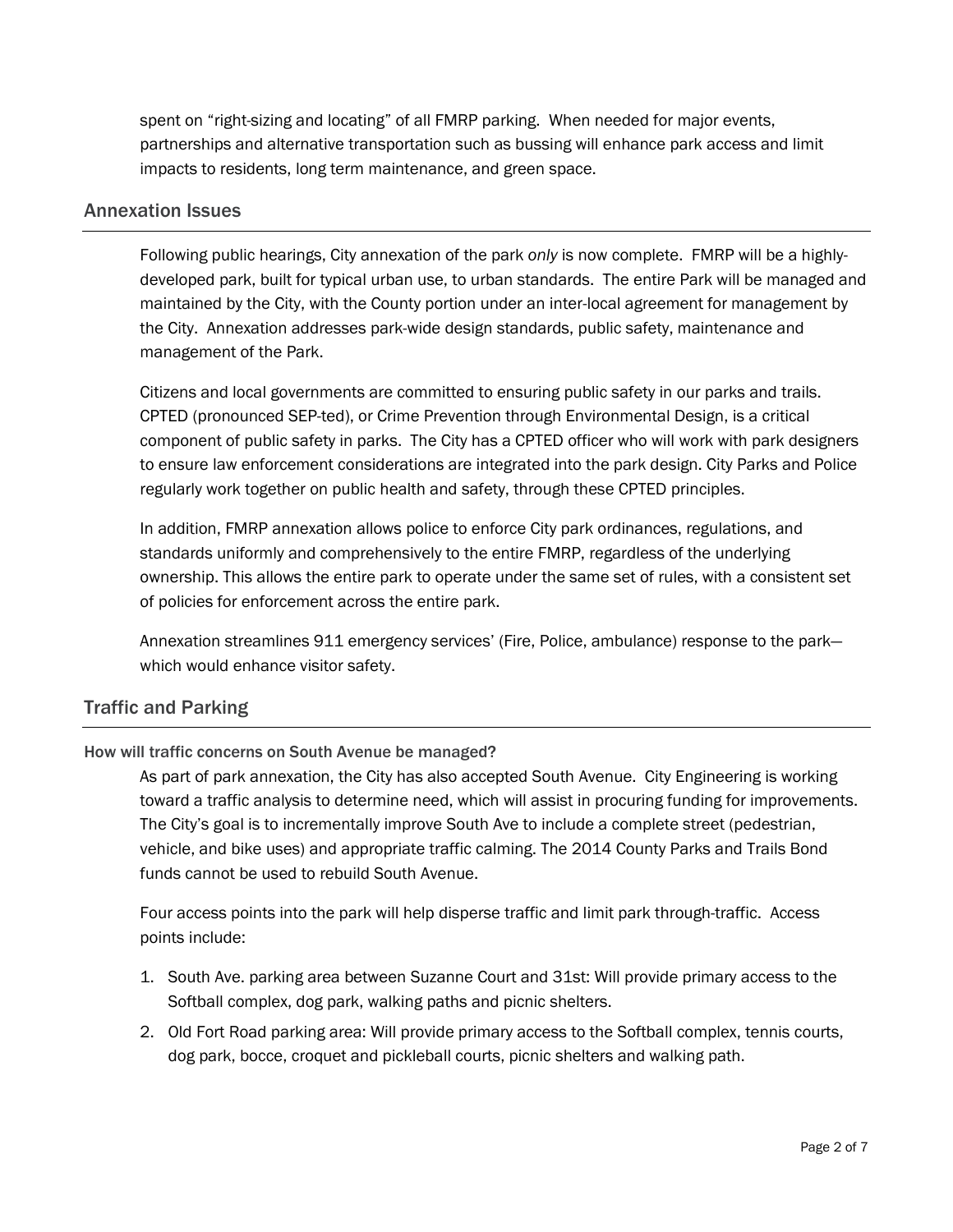- 3. New park access at South and 33rd: Will provide primary access to multi-use sports fields, and trails.
- 4. New park access at South and 36th: Will provide the most direct access to multi-use sports fields, trails, picnic shelter, and connection to the our historic and cultural neighbors including the Historic Fort Missoula Museum and Rocky Mountain Museum of History.

#### Proposed Roundabout at South Av. and 33rd Street

After consultation with neighbors and a comprehensive public process, the 2008 and 2012 approved FMRP Master Plan identified a roundabout at 33rd and South Avenues as a preferred means to manage traffic on South Avenue.

Roundabouts have been found to calm traffic, while minimizing car exhaust and frustrations of waiting at a traffic light. Compared to other types of intersections, roundabouts have demonstrated safety benefits. According to the U.S. Department of Transportation, roundabouts provide a greater than 90% reduction in fatalities, a 76% reduction in injuries, 35% reduction in all crashes. Slower speeds are generally safer for pedestrians.

Roundabouts facilitate traffic flow, while allowing users, particularly those making left-hand turns, to access the park interior, multi-use sports fields, walking trails, and shelter plaza area. Many sports field users, like soccer or lacrosse participants, will likely continue through the roundabout to South and 36th, for more direct access to parking.

City Engineering and FMRP Design Team members will work closely to determine if a roundabout is the best application on South Ave. Regardless of intersection type, 33rd will be designed to meet the goals of safety, all transportation modes, and neighborhood connectivity.

#### How is traffic managed within the park?

The park interior includes a narrow, meandering road design to encourage low traffic speeds. The four park entrances described above will help disperse traffic and limit park through-traffic.

The park is designed to keep similar facilities together to reduce pedestrian crossings within the park.

Pedestrian and bicycle paths are adjacent to but separate from vehicle circulation patterns to prevent user conflicts. Internal circulation paths will accommodate multiple user types with wider paths, bike lanes, running lanes and sweeping curves to promote traffic flow.

## Will there be safe bike routes from Downtown & UM to Fort Missoula Regional Park?

With the completion of the Missoula to Lolo Trail, Missoula County and City residents will have a continuous trail from Hamilton to Missoula that will connect with the south end of the existing Bitterroot trail system.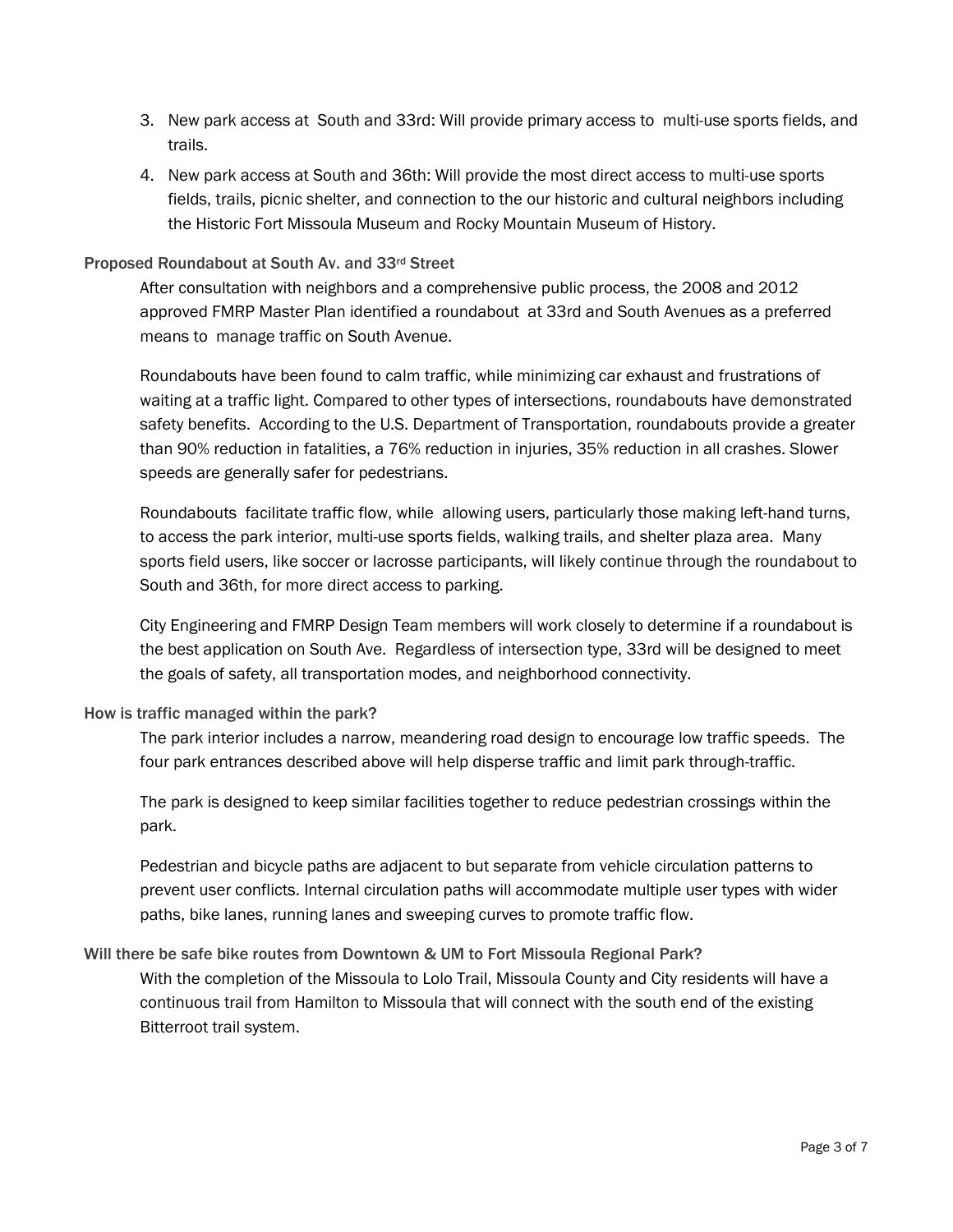Future plans are in place to provide a connector trail from the south side of Larchmont Golf Course to Fort Missoula Regional Park. When the above trails are complete, there will be a continuous bike pedestrian trail from Downtown Missoula and UM to the Fort Missoula Regional Park.

In general, users could access the Milwaukee Trail from where their trip originates and connect with the Bitterroot Trail near McCormick and Silver Parks. Continuing south on the Bitterroot Trail, users will connect with the Missoula to Lolo Trail and spur into Fort Missoula Regional Park. At the intersection of Reserve Street and Old U.S. 93, trail users will have a crossing bridge over Reserve Street expanding and connecting the trail system to the south.

# Park Facilities

### Will the various shelters be signed and named?

Yes. In addition to basic signage, a way-finding system with maps and feature identification will be included in the park design.

Will tables and chairs be available for weddings or special events?

Currently, there are no plans to provide tables and chairs; however, public feedback could change this policy. Generally, private event amenities will be the responsibility of the site user. Standard Parks and Recreation picnic tables will be provided. Power outlets, potable water, restrooms and trash bins will be provided at the shelters.

- Will (portable ice or natural ice) for ice skating be provided at the large community shelter or nearby? Possible ice skating was identified as a design consideration under a covered shelter as an additional design detail in the master planning phase. We are currently researching viability of ice.
- Will there be service road access to the shelters?

Yes, limited service road access to the shelters will be provided for maintenance and emergency vehicle access. Site/park users will have service road access when needed for social events, mobility needs and moving of equipment for special events.

- What is the process of renting and reserving the sport fields/shelters? Contact the Missoula Parks and Recreation Department at 721-PARK. Visit [www.missoulaparks.org](http://www.ci.missoula.mt.us/312/Parks-Picnic-Shelters) to learn more.
- Will barbeque stations be provided at the shelter sites or nearby? Barbeque stations are planned at some locations.
- How will shared field use be managed among the user groups for sport needs and dimension needs? Field use and dimension accuracy will be managed as they are today. User groups participate in preseason meetings. Conflicts, needs and user group field dimension needs are generally addressed in these meetings or by the Recreation Manager. Each sport has national, regional, and sometimes international requirements for dimensions. Staff will use various tools to assist in accuracy. Initial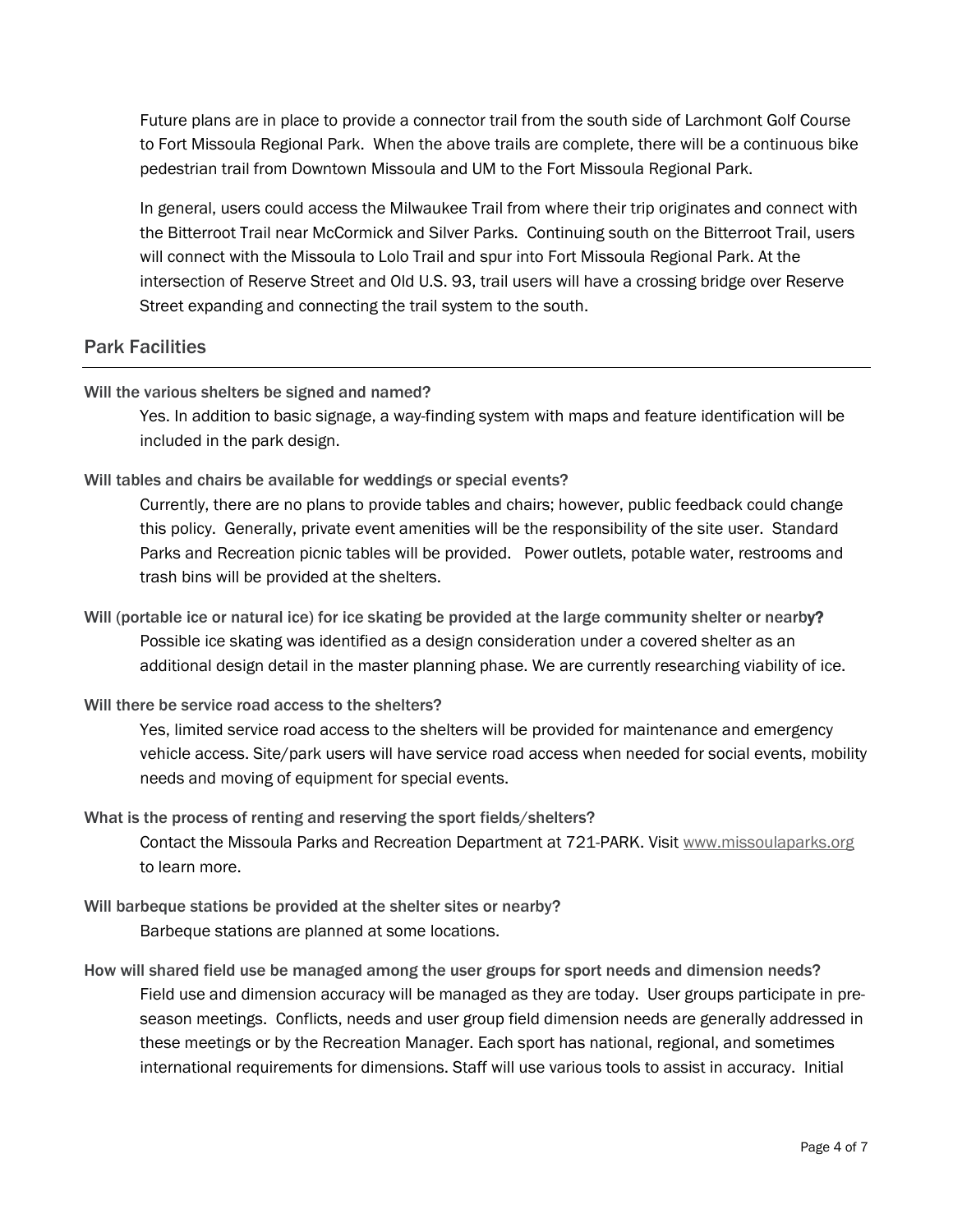construction will have very strict specifications for design and construction. Any facility or fieldrelated improvements that do not meet specifications will be corrected.

### Why does the plan include so many soccer fields?

FMRP fields are multi-use – meaning they can be used for a variety of different sports - and are needed to meet Missoula's current demand, which exceeds the number of available fields. During the master planning phase, citizens repeatedly requested additional multi-use sport fields for local play and for the ability to host tournaments.

Right now, due to the limited number of sports fields in Missoula, public fields are being "overplayed"—in other words, the turf grass can't withstand current level of use without sustaining damage and increasing maintenance costs.

Increasing the number of multi-use sport fields to a total of 9 will help meet the demand for additional turf time for local teams, open play and tournaments. These additional fields will help disperse turf play time and promote best turf management practice, including field rest, to provide a high quality user experience.

### What is Pickleball?

Pickleball is a combination of tennis, badminton and ping-pong and is played with a whiffle ball on a short court. Pickleball is the fastest growing sport in the nation, and local enthusiasts have worked with Parks and Recreation to create an active pickleball league and extensive programming. It's less strenuous than tennis, and is well-suited to youth and adults of all ages and abilities. The master park plan includes pickleball courts.

# Park Operations

## How will the application of turf chemicals and herbicides be managed?

State and federal regulations, along with Parks department policies, strictly govern the use of turf chemicals of all types. These regulations protect park users, groundwater, other vegetation and the soil. Parks and Recreation's top priority is to reduce or eliminate the use of turf chemicals whenever possible. Best practice design standards, including proper selection of seed, soil, nutrients, and irrigation, are the first step in reducing turf chemicals. The department's [turf management plan](http://www.ci.missoula.mt.us/1627/Turf-Management-Plan) outlines the many factors for best turf management techniques and chemical use reduction.

#### Where are you going to store maintenance equipment?

Maintenance equipment will be stored on-site at the maintenance and storage facility located in the southeast corner of the park, just west of Community Medical Center on Fort Missoula Road. The maintenance structure is scheduled to be built within the first phase to assist with construction and maintenance as the park is developed.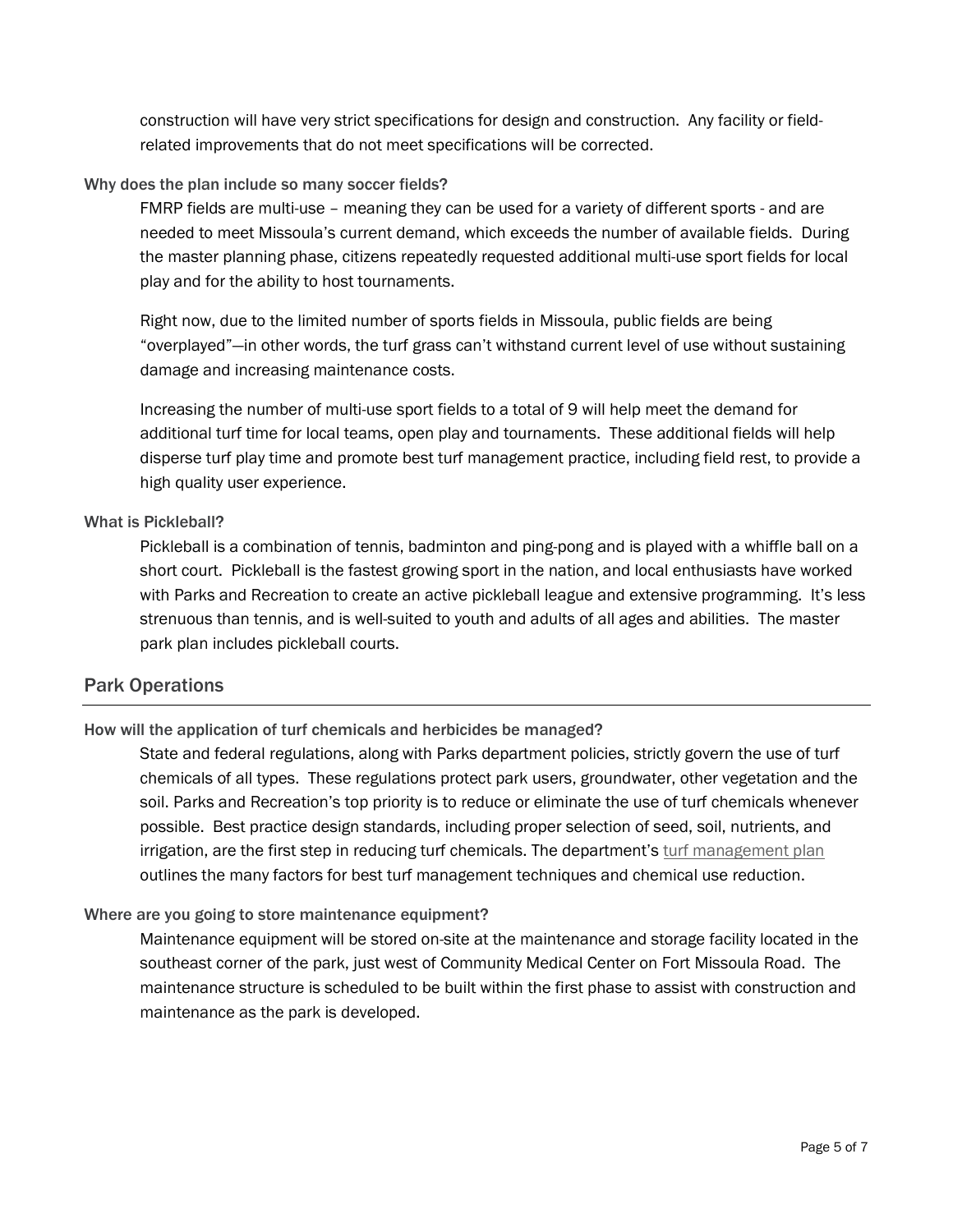# Maintenance Costs and Revenue

What is the management plan for increased park acreage? How will this affect current Park and Recreation staffing levels?

A [Maintenance Impact Statement and Pro-forma](http://www.ci.missoula.mt.us/DocumentCenter/View/31894) were completed before the Missoula County Commission voted to place the Parks and Trails general obligation bond on the ballot. These studies provided information on expected maintenance costs and potential revenue generation from FMRP. The study showed that additional funds were necessary to maintain FMRP, largely because we are adding 92 new acres of parkland. Tournaments, leagues and programmed services costs, including maintenance for these services, will be recovered by revenue generated from fees, sponsorships and concessions.

An additional maintenance program with staff and equipment will be created to maintain Fort Missoula Regional Park. Current City Park maintenance schedules and resources will not be decreased.

Is there a completed market analysis on the demand for increased soccer and diamond sport facilities? Yes, the 2004 Master Parks and Recreation Plan identified an increased need for soccer and diamond sport facilities. As mentioned above, a [pro-forma for FMRP](http://www.ci.missoula.mt.us/DocumentCenter/View/31894) has also been completed.

## **Sustainability**

The City and County will follow best practices for managing water on site. All improvements will be reviewed by the relevant permitting agency. We share your goal of protecting Missoula's water.

Best practices to limit park water consumption: limiting bluegrass to sport fields, using native or xeric trees and shrubs, providing sophisticated irrigation systems, and managing storm water runoff with vegetated swales.

#### Where is the water supply for park irrigation?

There are at least five options under consideration and all are being researched so as to minimize long-term costs. Options include treated water from the wastewater treatment plant, installing underground wells, transfer of water rights from others, participation in the County irrigation ditch system, and public water (Mountain Water Company.) All options have pros and cons.

Who oversees the water and sewer management for the Park? How have stakeholders been involved? All FMRP restrooms will be connected to City Sewer or will be self-contained vault toilets for year round use, similar to a state park facility. Various permitting agencies will review systems and processes for water use and management. The Target Range Sewer & Water Board (TRS&W) has been involved in the planning process. When the plans are at 65% design detail, the TRS&W Board will have the opportunity to review proposals for water and sewer management.